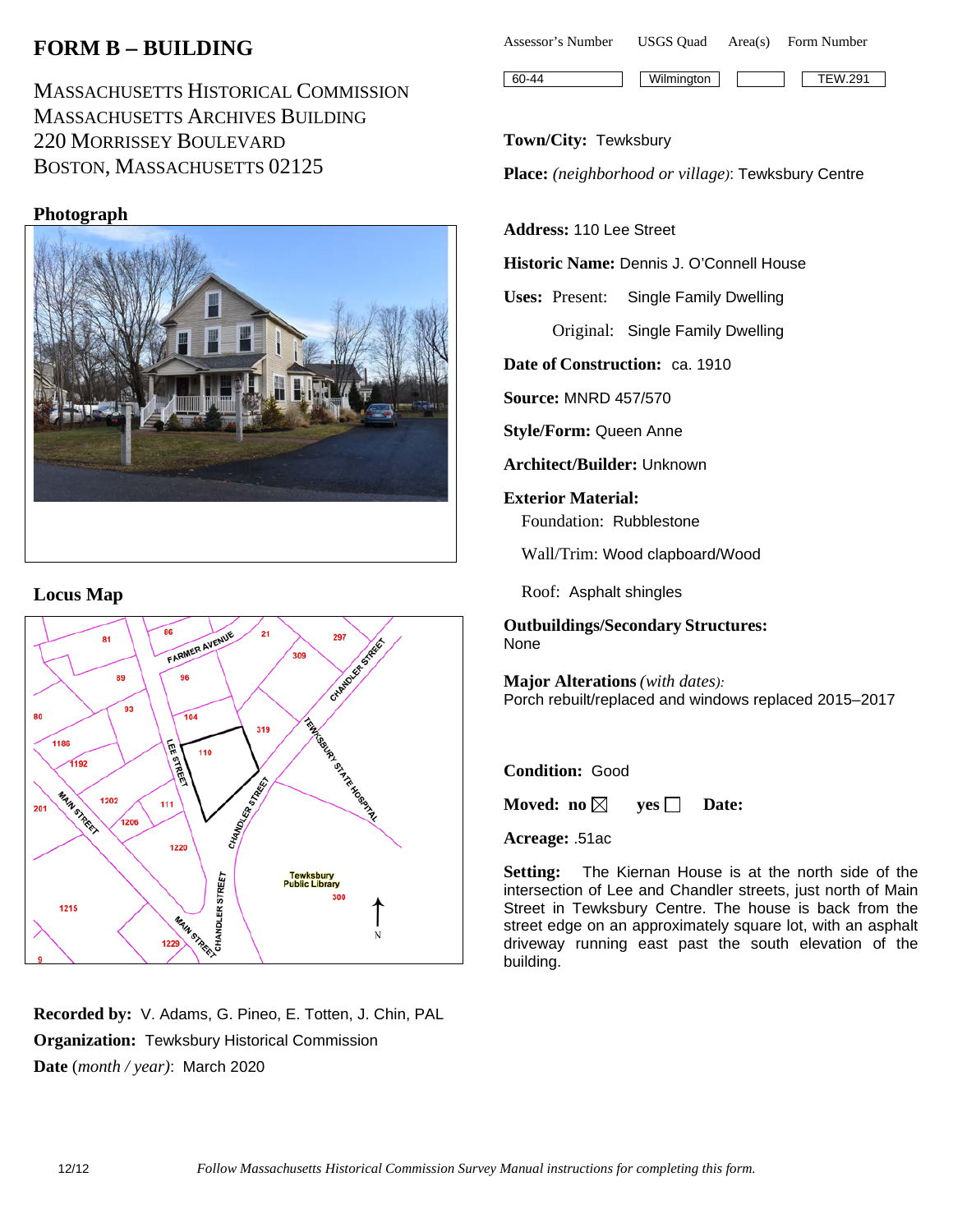## **INVENTORY FORM B CONTINUATION SHEET** TEWKSBURY 110 LEE STREET

MASSACHUSETTS HISTORICAL COMMISSION Area(s) Form No. 220 MORRISSEY BOULEVARD, BOSTON, MASSACHUSETTS 02125

TEW.291

Recommended for listing in the National Register of Historic Places. *If checked, you must attach a completed National Register Criteria Statement form.*

## **ARCHITECTURAL DESCRIPTION**

The Dennis J. O'Connell House (ca. 1910) is a west-facing, Queen Anne-style, two-and-one-half-story, side-hall plan house with a rubblestone foundation and an end-gable roof. The walls are clad with wood clapboards, and the roof is covered with asphalt shingles. The entrance is in the north bay of the west (facade) elevation and is sheltered by a full-width hip-roof porch with a gable pediment aligned with the entrance, all supported by square posts. The entrance is filled with a modern replacement door. A secondary entrance is in the west bay of the south elevation under a shed-roof entry porch projecting off a one-story addition. A bay window is immediately west of the south entry. Fenestration consists of eight-over-one wood sash with projecting sills and lintels.

Based on Google street views, between 2015 and 2017, the porch and windows were replaced. In 2015, the windows consisted of two-over-one wood sash, and the porch was enclosed and lit by a ribbon of one-over-one sash.

The O'Connell House is a good example of a Queen Anne-style house constructed on the east side of Tewksbury Centre in the late nineteenth century as large estates began to be platted out for smaller residential lots. Although recently altered by renovations, the style is still identifiable in the building's form and massing.

## **HISTORICAL NARRATIVE**

The Dennis and Zelia O'Connell House (ca. 1910) was likely constructed for Tewksbury State Infirmary employee Dennis J. O'Connell (1869–1956) and his wife Zelia, who purchased the property from Angie Kiernan, who had purchased lots 1 and 2 of Frank H. Farmer's property in 1904 (MNRD 382/106, 457/570). The property was part of a larger parcel formerly owned by undertaker Frank H. Farmer, who lived at 18 Lee Street (1898, TEW.17) and owned much of the land on the east side of Lee Street, having purchased it from William Lee in 1889 (see Lee Street Area, TEW.B). Dennis O'Connell likely worked in the power plant for the infirmary, about a half a mile to the east, as his occupation was listed as coal passer (U.S. Census 1920) In 1919, he sold the property to Ida and Chester Brown and moved to a house on South Street, where he and Zelia, an immigrant from Quebec, lived with their nine children (MNRD 604/229; U.S. Census 1920). Chester Brown (1866–1924) was an engineer at the Tewksbury State Infirmary and lived with his wife Ida (b. 1867), an immigrant from New Brunswick (U.S. Census 1920).

In 1924, Ida Brown, then a widow, sold the property to Armenian immigrant George Ahjilian (b. 1874), who arrived in the United States in 1893, just before the Hamidian Massacres began in Armenia (MNRD 706/552; U.S. Census 1930; NY Times 1896). Ahjilian's wife Lucia arrived from Armenia in 1924 (U.S. Census 1930). Prior to living in Tewksbury, George ran a variety store at 423 Central Street (extant, not inventoried in MACRIS) and lived at 47 Tyler Street (not extant), both in Lowell (Sampson & Murdock Co. 1920). In 1930, George sold the property to Patrick and Delia Canavan, immigrants from Ireland (MNRD 787/157). Like many previous occupants of the house, George was employed by the Tewksbury State Hospital, working as an electrician (U.S. Census 1930, 1940). The property remained in the Canavan family, passing to son Joseph, until 1987 when it was sold to Paul and Mary Harrington (MNRD 4051/91). The property changed hands once more in 2015, when it was sold to Stephanie Ogden, the current owner (MNRD 29441/168).

## **BIBLIOGRAPHY and/or REFERENCES**

Ancestry.com. *U.S., World War I Draft Registration Cards, 1917-1918*. Provo, UT: Ancestry.com Operations Inc, 2005. Middlesex North Registry of Deeds (MNRD). Book/Page (Year). 382/106 (1904); 457/570 (1910); 604/229 (1919); 706/552 (1924); 787/157 (1930); 4051/91 (1987); 29441/168 (2015).

*New York Times.* "Fifty Thousand Orphans." 18 December 1896, p.3.